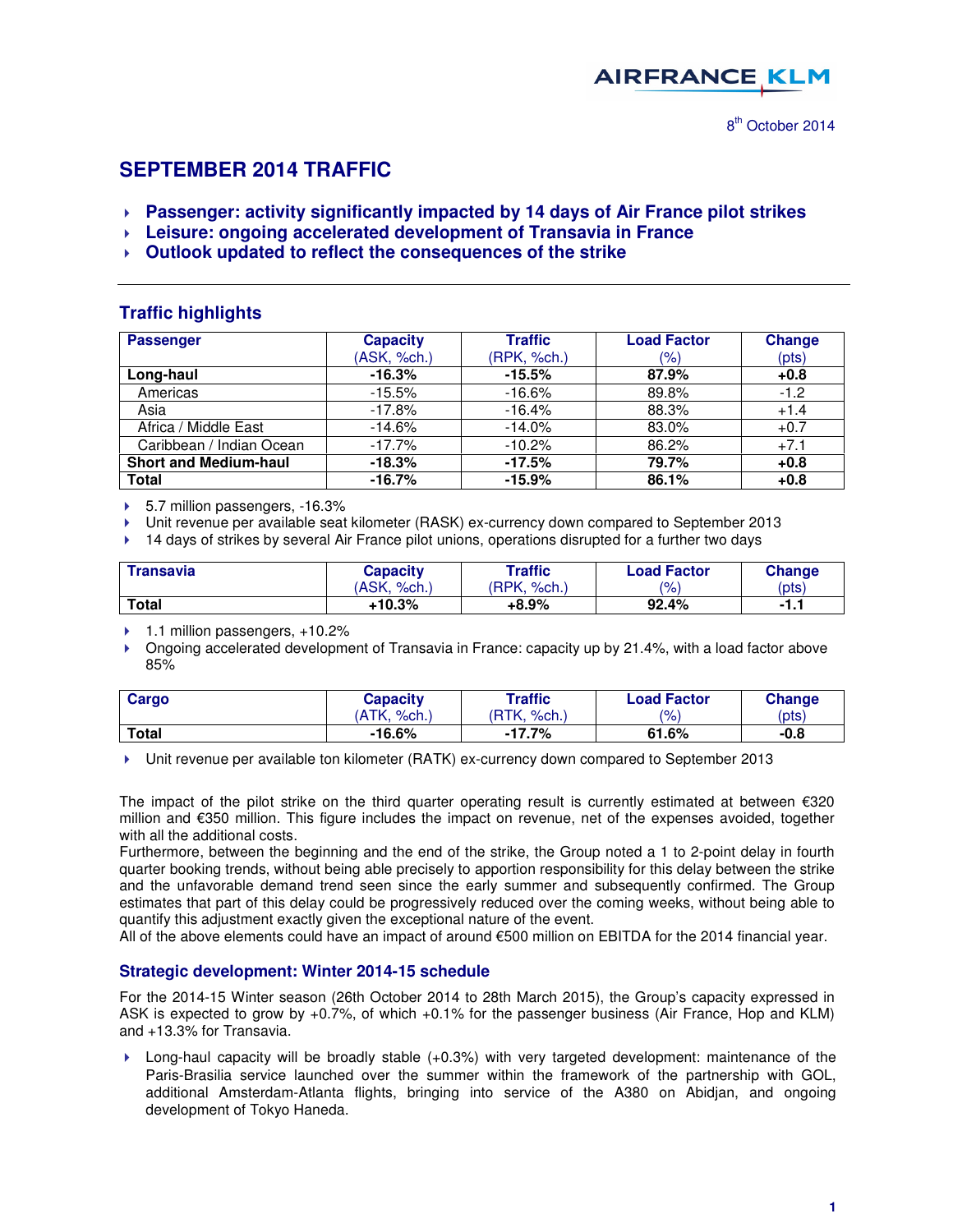- $\triangleright$  Short and Medium-haul capacity from the CDG and Amsterdam hubs will be slightly increased (+3.1%), driven as over the summer by the growth in the network at Amsterdam. Main developments include the maintenance over the Winter of the services launched during the summer from Amsterdam to Turin, Bilbao and Zagreb and from Paris to Stavanger, additional frequencies on Amsterdam-Bergen, Billund, Moscow and Bordeaux.
- As in the Summer season, Short and Medium-haul point-to-point capacity continues to be adjusted lower (-11.3%) with, notably, a further adaptation of the schedule in the provincial bases, and some frequency reductions on Orly-Bordeaux and Orly-Toulouse.

The Group continues the deployment of its new long-haul products. By the end of 2014, 22 B747s and one B777 will be equipped at KLM and 5 B777s at Air France.

Transavia capacity will be up 13.3%. Growth will be concentrated on France (+56%) with, notably, the maintenance of routes with reduced seasonality launched in Summer 2014.

## **Agenda**

29<sup>th</sup> October 2014: Q3 2014 results release 12<sup>th</sup> November 2014: October 2014 traffic

8<sup>th</sup> December 2014: November 2014 traffic

#### **Press**

France: +33 1 41 56 56 00 Netherlands: +31 20 649 45 45

**www.airfranceklm.com**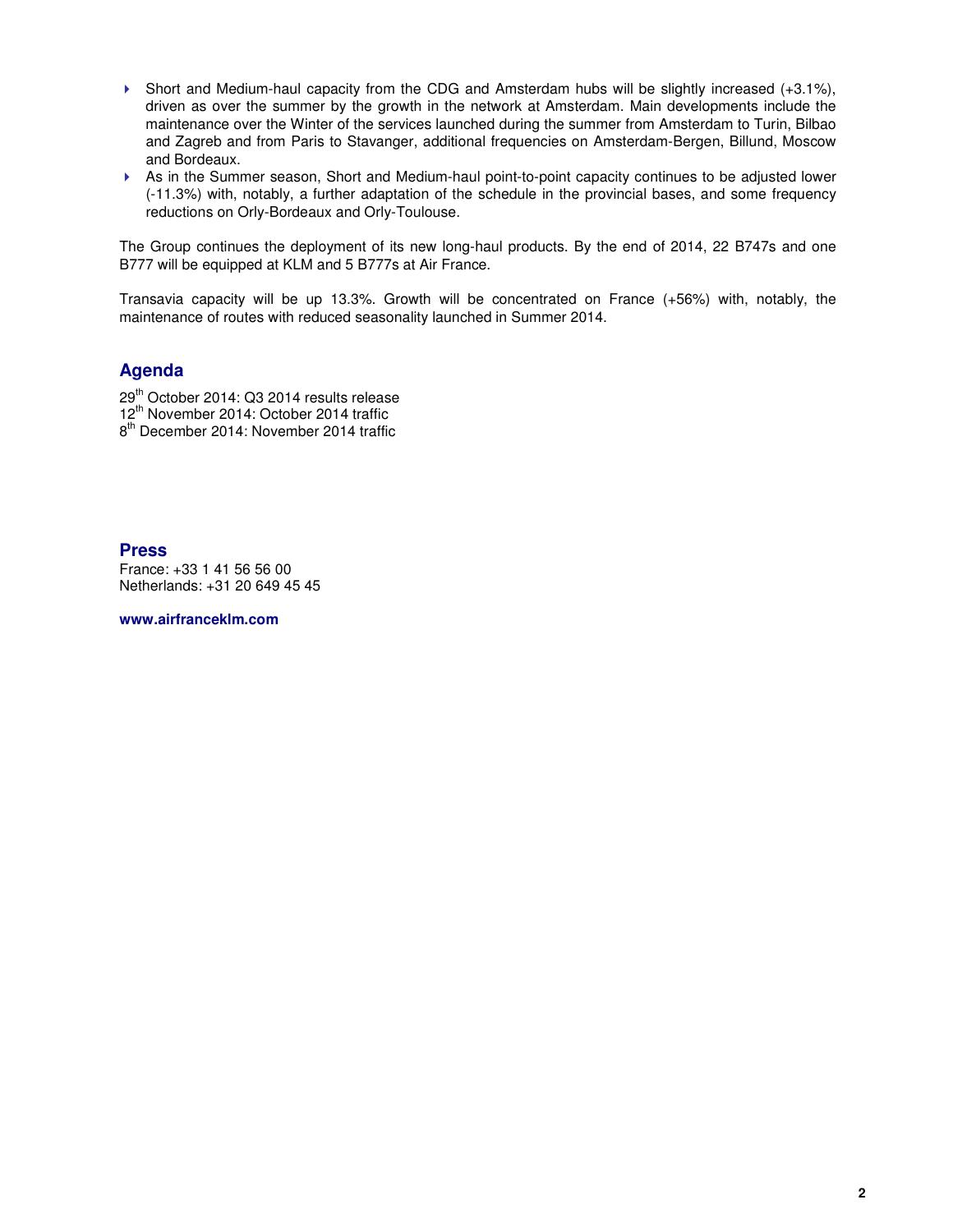#### **STATISTICS**

| <b>Passenger activity</b>         |           |        |            |              |         |           |
|-----------------------------------|-----------|--------|------------|--------------|---------|-----------|
|                                   | September |        |            | Year to date |         |           |
| <b>Total Group</b>                | 2014      | 2013   | Variation  | 2014         | 2013    | Variation |
| Passengers carried ('000s)        | 5,722     | 6,837  | (16.3%)    | 58,355       | 58,488  | $(0.2\%)$ |
| Revenue pax-kilometers (m RPK)    | 16,611    | 19,751 | $(15.9\%)$ | 173,584      | 172,923 | 0.4%      |
| Available seat-kilometers (m ASK) | 19,289    | 23,156 | (16.7%)    | 203,770      | 205,263 | (0.7%     |
| Load factor (%)                   | 86.1%     | 85.3%  | 0.8        | 85.2%        | 84.2%   | 0.9       |
| Long-haul                         |           |        |            |              |         |           |
| Passengers carried ('000s)        | 1,769     | 2,095  | (15.5%)    | 18,705       | 18,593  | 0.6%      |
| Revenue pax-kilometers (m RPK)    | 13,345    | 15,793 | $(15.5\%)$ | 140,510      | 139,614 | 0.6%      |
| Available seat-kilometers (m ASK) | 15,189    | 18,140 | (16.3%)    | 161,916      | 162,036 | $(0.1\%)$ |
| Load factor (%)                   | 87.9%     | 87.1%  | 0.8        | 86.8%        | 86.2%   | 0.6       |
| <b>Americas</b>                   |           |        |            |              |         |           |
| Passengers carried ('000s)        | 769       | 923    | $(16.6\%)$ | 7,670        | 7,566   | 1.4%      |
| Revenue pax-kilometers (m RPK)    | 5,956     | 7,137  | $(16.6\%)$ | 59,700       | 58,899  | 1.4%      |
| Available seat-kilometers (m ASK) | 6,633     | 7,848  | $(15.5\%)$ | 67,787       | 66,190  | 2.4%      |
| Load factor (%)                   | 89.8%     | 90.9%  | (1.2)      | 88.1%        | 89.0%   | (0.9)     |
| Asia / Pacific                    |           |        |            |              |         |           |
| Passengers carried ('000s)        | 446       | 524    | $(14.8\%)$ | 4.581        | 4.609   | $(0.6\%)$ |
| Revenue pax-kilometers (m RPK)    | 3,920     | 4,692  | $(16.4\%)$ | 40,501       | 40,893  | $(1.0\%)$ |
| Available seat-kilometers (m ASK) | 4,440     | 5,399  | (17.8%)    | 46,364       | 47,474  | (2.3%)    |
| Load factor (%)                   | 88.3%     | 86.9%  | 1.4        | 87.4%        | 86.1%   | 1.2       |
| Africa / Middle East              |           |        |            |              |         |           |
| Passengers carried ('000s)        | 363       | 433    | $(16.0\%)$ | 3,906        | 3,903   | 0.1%      |
| Revenue pax-kilometers (m RPK)    | 2,058     | 2.392  | $(14.0\%)$ | 21,856       | 21,679  | 0.8%      |
| Available seat-kilometers (m ASK) | 2,478     | 2,903  | $(14.6\%)$ | 26,658       | 26,871  | (0.8% )   |
| Load factor (%)                   | 83.0%     | 82.4%  | 0.7        | 82.0%        | 80.7%   | 1.3       |
| Caribbean / Indian Ocean          |           |        |            |              |         |           |
| Passengers carried ('000s)        | 190       | 216    | (11.8%)    | 2,548        | 2,515   | 1.3%      |
| Revenue pax-kilometers (m RPK)    | 1,412     | 1,573  | $(10.2\%)$ | 18,452       | 18,143  | 1.7%      |
| Available seat-kilometers (m ASK) | 1,638     | 1,989  | (17.7%     | 21,107       | 21,502  | (1.8%)    |
| Load factor (%)                   | 86.2%     | 79.1%  | 7.1        | 87.4%        | 84.4%   | 3.0       |
| <b>Short and Medium-haul</b>      |           |        |            |              |         |           |
| Passengers carried ('000s)        | 3,953     | 4,742  | (16.7%)    | 39,649       | 39,895  | $(0.6\%)$ |
| Revenue pax-kilometers (m RPK)    | 3,266     | 3,958  | (17.5%)    | 33,074       | 33,309  | (0.7%     |
| Available seat-kilometers (m ASK) | 4,100     | 5,017  | (18.3%)    | 41,854       | 43.227  | (3.2%)    |
| Load factor (%)                   | 79.7%     | 78.9%  | 0.8        | 79.0%        | 77.1%   | 2.0       |

#### **Transavia activity**

|                                   | September |       |           | Year to date |        |           |  |
|-----------------------------------|-----------|-------|-----------|--------------|--------|-----------|--|
| <b>Total Group</b>                | 2014      | 2013  | Variation | 2014         | 2013   | Variation |  |
| Passengers carried ('000s)        | .090      | 989   | 10.2%     | 7.956        | 7.255  | 9.7%      |  |
| Revenue pax-kilometers (m RPK)    | 2.065     | .896  | 8.9%      | 15.342       | 14.408 | 6.5%      |  |
| Available seat-kilometers (m ASK) | 2.235     | 2.027 | 10.3%     | 16.983       | 15,885 | 6.9%      |  |
| Load factor (%)                   | 92.4%     | 93.5% | (1.1)     | 90.3%        | 90.7%  | (0.4)     |  |

An Excel file containing historical Transavia traffic data is available on our website at http://www.airfranceklm-finance.com